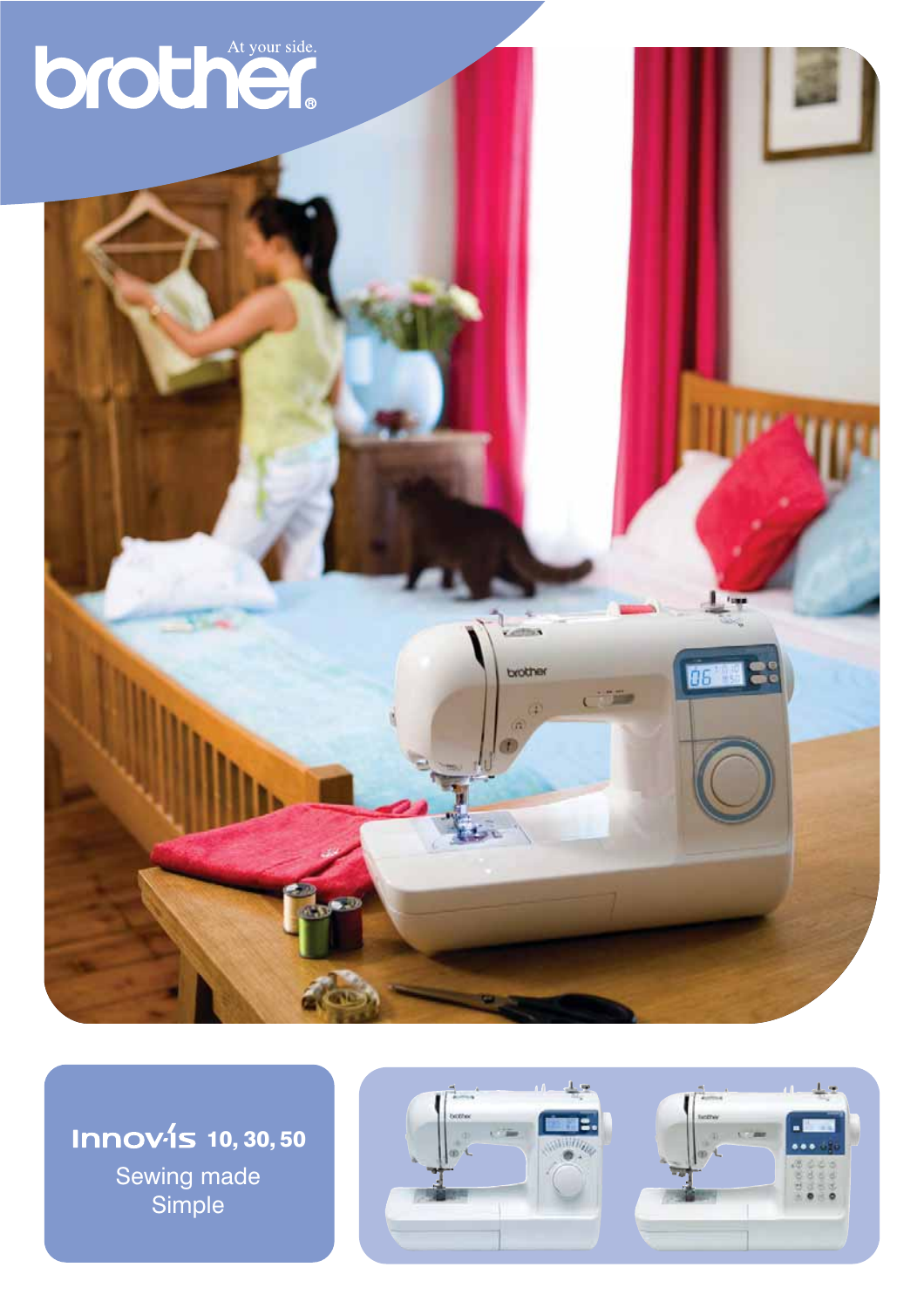## $Innov·ís$  10, 30, 50

Whether you're new to sewing, or it's a keen hobby for you, the new **Innov's** range of easy to use, computerised sewing machines will inspire you to be creative.

With sleek, modern styling, Brother's new **Innov-is** models combine high levels of functionality with incredible ease of use. Designed with you in mind to help you get the most creative enjoyment from your home furnishing and dressmaking projects.

*Just look at the 3 models listed and choose the right one for you.* 

## **Innov-15 10**

You may be new to sewing, or maybe you are looking for a sewing machine that's easy to use, if so, the **Innov's** 10 is the perfect choice. The 'jog dial' makes it very user friendly. Simply turn it to the stitch you require and you are ready to go. What could be easier! And with the LCD display you can see at a glance information about the stitch width and length. Even needle threading is quick and easy with the built-in needle threader. Simplicity does not mean a compromise on features – there are 16 stitches to choose from, including 3 different buttonholes, to give that professional looking finish.

## $Innov<sub>1530</sub>$

If sewing is already a keen hobby for you, or you simply want more features, then the **Innov's** 30 offers fantastic versatility. The electronic 'jog dial' provides finger tip control to choose from 70 stitch patterns, including 7 buttonholes. The LCD screen means you can see at a glance information about the stitch you have chosen, and the electronically controlled functions allow you to adjust the stitch sizes in a much more precise and simple way.

## **Innov-15 50**

The  $Innov's$  50 is the perfect choice for those of us who want to get more creative. It is feature packed with 135 built in stitches, including 10 buttonholes, that you can quickly and easily select at the touch of the key pad. The built in lettering can be used to create labels or monogrammes - you can even combine up to 35 different stitches to create your own stitch patterns!







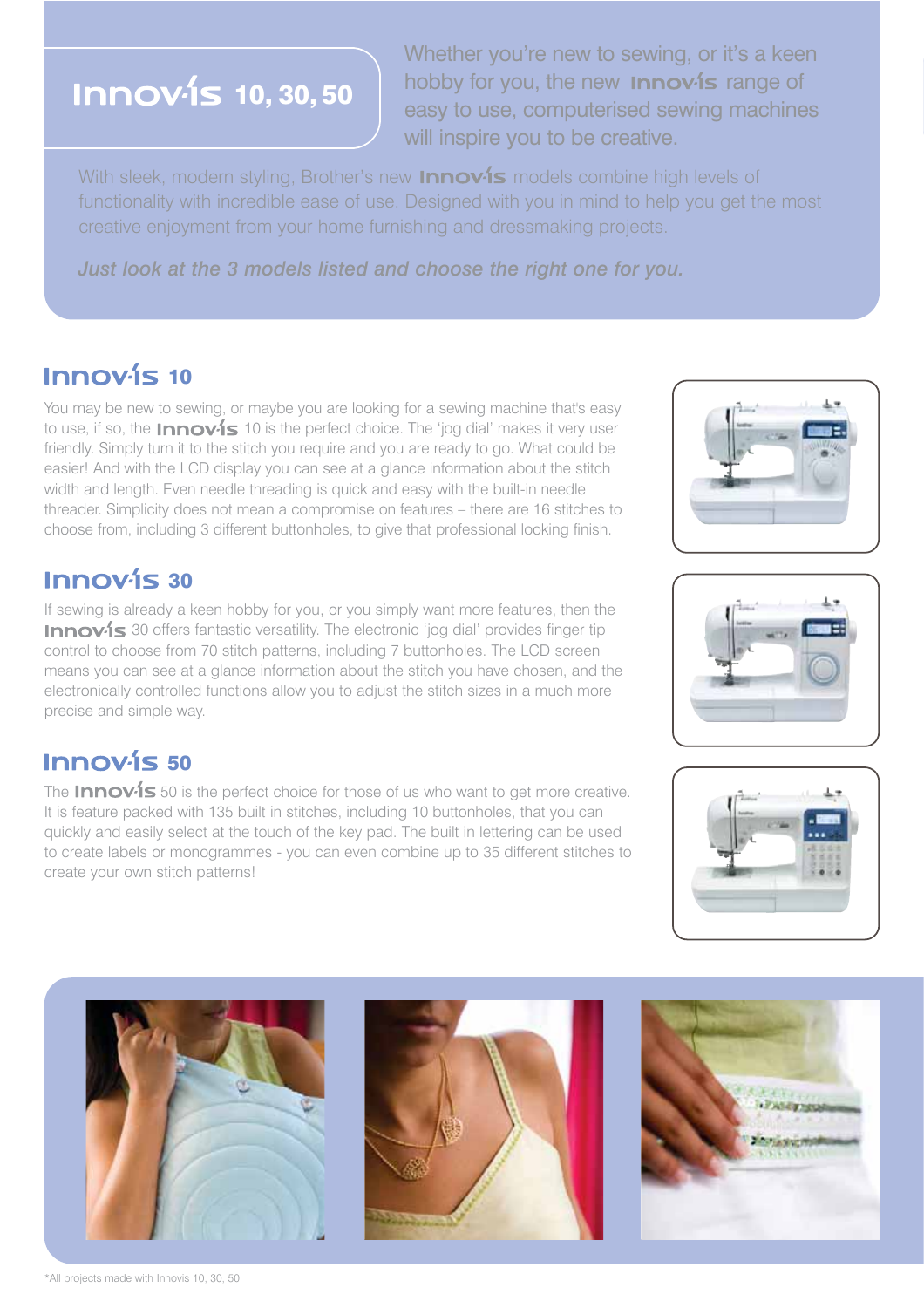## **Easy to use functions**

The Innov<sup>1</sup>s 10, Innov<sup>1</sup>s 30 and **50 models are so simple to use. Here are just some of their practical features:**

#### **Central controls**

Handy central controls help to make sewing simpler. Jog dials and electronic touch pads provide finger tip control of stitch functions.

#### **LCD display**

See at a glance information about your stitch – such as the length and width and type of pressure foot<sup>†</sup> required.

#### **Automatic needle threader**

Needle threading is quick and simple with a one step action.

#### **Quick set bobbin**

Just drop in a full bobbin, thread in the direction of the arrow and you are ready to sew.

#### **F.A.S.T bobbin winder**

Winding bobbins is fast and simple. Just wind the thread around the bobbin through the guide slot and press the start button.

#### **7-point feed**

Extra teeth ensure a smooth feeding action and superior stitch quality. Sew smooth pin point seams on any weight of fabric, from sheer silk to denim.

#### **LED sewing light**

Effectively light your workspace with the LED light. It uses a fraction of the power of a traditional bulb and it will last the life of the machine.

† Innov-is 30 & 50













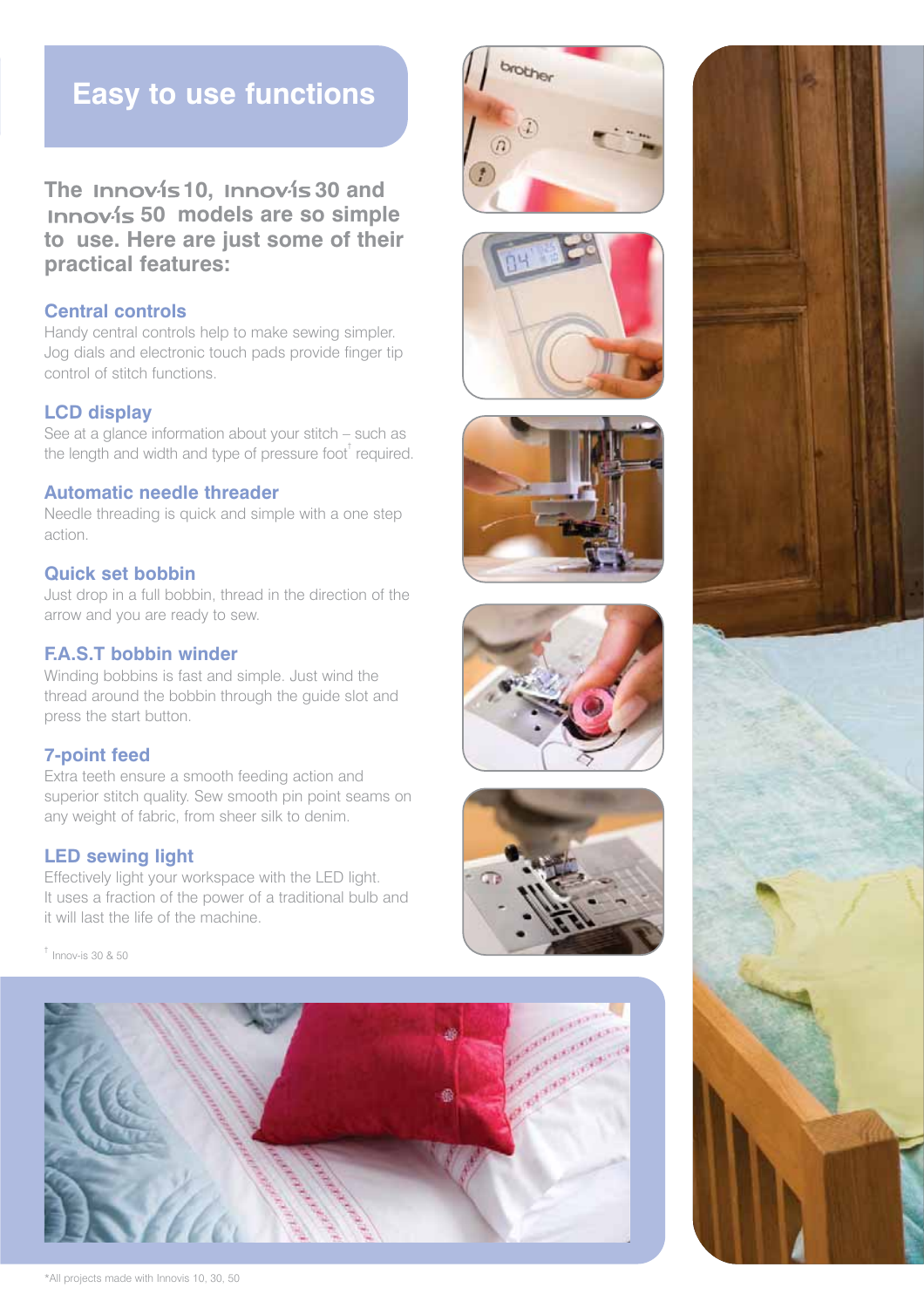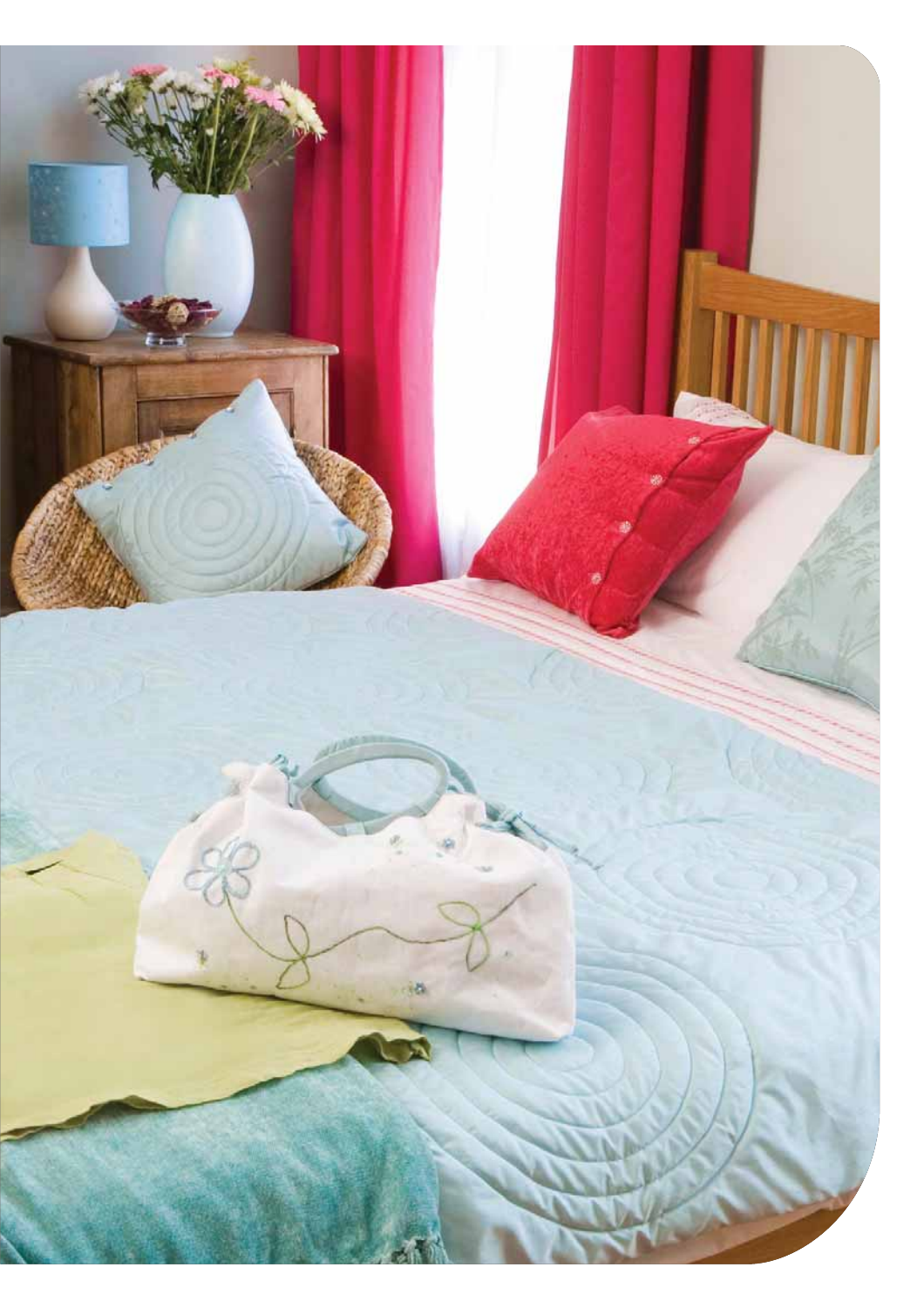## **Features at a glance**

| <b>Feature</b>                             | <b>Benefits</b>                                                                                                                                               | Innov-is 10             | Innov-is 30              | Innov-is 50               |
|--------------------------------------------|---------------------------------------------------------------------------------------------------------------------------------------------------------------|-------------------------|--------------------------|---------------------------|
| <b>Built in Stitches</b>                   | Number of stitches built into the machine<br>to help create your project.                                                                                     | $16^*$                  | $70*$                    | $135$ <sup>7</sup>        |
| One step button holes                      | The one step 'auto size' button hole function creates<br>perfectly uniform button holes in a single action.<br>Choose your style.                             | $\mathcal{S}$<br>styles | 7<br>styles              | 10 <sup>°</sup><br>styles |
| Automatic needle threading                 | Threading the needle is so simple, at the touch of a button.                                                                                                  |                         | $\checkmark$<br>Advanced | $\checkmark$<br>Advanced  |
| Quick set bobbin                           | Just drop in a full bobbin and you are ready to sew.                                                                                                          | $\sqrt{}$               | $\sqrt{}$                | $\checkmark$              |
| Accessory compartment                      | Store all the machine accessories away in this neat<br>compartment.                                                                                           |                         | $\checkmark$             |                           |
| LED sewing light                           | A bright light that comes on automatically.<br>Gentle on the eyes making it easier to work on<br>dark fabrics.                                                |                         | $\checkmark$             |                           |
| Presser foot levelling button              | Ensures the presser foot is kept level for smooth stitching<br>across varying fabric thickness.                                                               |                         | $\checkmark$             |                           |
| 7 Point feed                               | Extra teeth provide a smooth feeding action and<br>superior stitch quality on any weight of fabric.                                                           |                         | $\checkmark$             |                           |
| Drop feed                                  | Feed dogs are easily lowered for free motion or free<br>hand sewing – useful when quilting or for embroidery.                                                 |                         |                          |                           |
| F.A.S.T bobbin<br>winding system           | "Fast And Simple Threading" makes winding bobbins<br>quick and easy.                                                                                          |                         | $\checkmark$             |                           |
| Needle stop position                       | Select whether the needle should be up or down when<br>the machine stops. A useful function when turning<br>material, sewing corners or joining quilt pieces. |                         |                          |                           |
| Automatic reverse/<br>reinforcement stitch | Automatically sews reinforcement stitches for a neat,<br>professional beginning and end of stitching line.                                                    |                         | $\checkmark$             |                           |
| LCD display screen                         | A clear display showing you important sewing information<br>such as stitch width/length and type of pressure<br>foot required.                                |                         |                          |                           |
| Error message                              | Alerts you to an incorrect setting.                                                                                                                           | $\checkmark$            | $\sqrt{}$                | $\checkmark$              |
| Stitch pattern selection                   | Ability to quickly select the stitch pattern required.                                                                                                        | Jog dial                | Electronic jog dial      | Key pad                   |
| Upper thread tension adjustment            | Adjust the thread tension according to the fabric<br>thickness and stitch type being used.                                                                    |                         |                          |                           |
| Handy central controls                     | Control buttons in one convenient location.                                                                                                                   | V                       | $\sqrt{}$                |                           |
| Case                                       | Protect the machine when not in use.                                                                                                                          | Soft                    | <b>Hard</b>              | <b>Hard</b>               |
| Snap on presser feet                       | Quickly and easily change presser feet.                                                                                                                       |                         | $\checkmark$             |                           |
| Slide speed control                        | The simple slide control adjusts the sewing speed<br>from slow to fast.                                                                                       |                         | $\checkmark$             |                           |
| Stitch reference panel                     | A detachable quick reference quide so you can see<br>all your available stitches.                                                                             |                         |                          |                           |
| Needle mode selection key<br>(Single/Twin) | Easily switches between single or twin needle sewing                                                                                                          |                         |                          |                           |
| Initial needle<br>position function        | Lets you move the needle to the left or the centre making it<br>easy to sew your fabric at exactly the point you wish.                                        |                         |                          |                           |
| Lettering                                  | Choose the lettering stitches to create names, labels and<br>monogramme features on your work.                                                                |                         |                          |                           |
| Combining patterns                         | Create your own stitch patterns by combining up to<br>35 stitches.                                                                                            |                         |                          |                           |
| Stitch width control by<br>speed lever     | Create your own zigzag patterns easily, while sewing with<br>the slide control.                                                                               |                         |                          |                           |
| Mirror imaging                             | For more stitch variety use this function to create a<br>mirror image of your stitch pattern.                                                                 |                         |                          |                           |
| Repeated single sewing                     | Choose whether the stitch pattern will be sewn once or repeatedly.                                                                                            |                         |                          |                           |
| Vertical pattern adjustment                | Enables you to adjust the length of your decorative<br>stitch patterns.                                                                                       |                         |                          |                           |